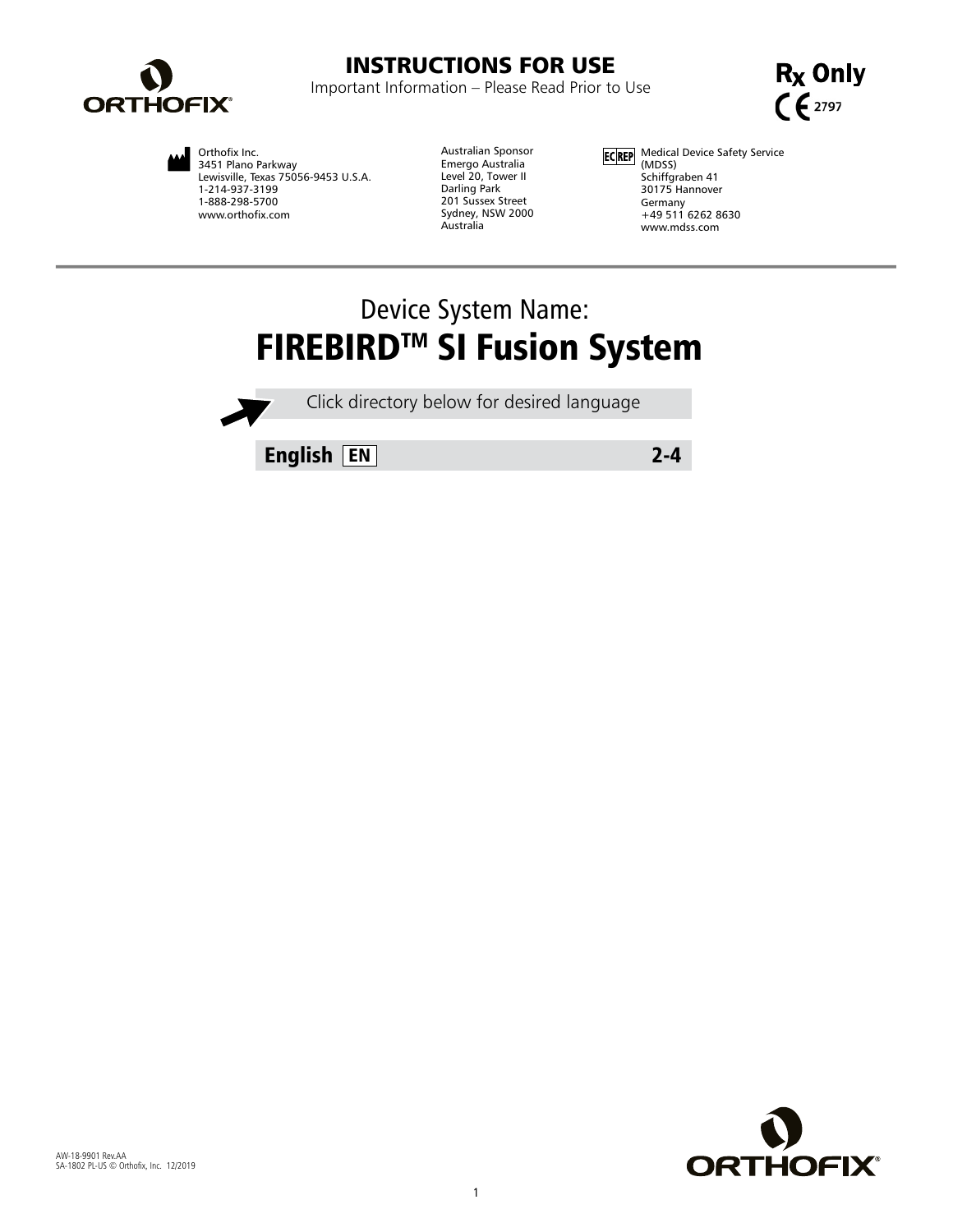

# INSTRUCTIONS FOR USE

Important Information – Please Read Prior to Use





Orthofix Inc. 3451 Plano Parkway Lewisville, Texas 75056-9453 U.S.A. 1-214-937-3199 1-888-298-5700 www.orthofix.com

Australian Sponsor Emergo Australia Level 20, Tower II Darling Park 201 Sussex Street Sydney, NSW 2000 Australia

English EN

## **ECREP** Medical Device Safety Service (MDSS) Schiffgraben 41 30175 Hannover Germany +49 511 6262 8630 www.mdss.com

# **Device System Name: FIREBIRD<sup>™</sup> SI Fusion System**

# Description:

The <u>FIREBIRD SI Fusion System</u> is a temporary, multiple component system consisting of non-<br>sterile instruments as well as sterile, cannulated screws of various lengths and diameters with multiple fenestrations on their shafts. The FIREBIRD SI Screws are constructed from medicalgrade titanium alloy (Ti-6Al-4V ELI). The 11mm and 12mm FIREBIRD SI Screws are 3D printed with a mid-shaft porous region. The porous titanium region has open macroscopic 3D pores with a microscopic roughened surface. The FIREBIRD SI Screw allows for packing of autograft and allograft materials.

FIREBIRD SI Fusion System consists of cannulated, fenestrated 11mm, and 12mm diameter implants in lengths ranging from 25mm to 70mm. The 11mm diameter implant features a tapered proximal end and dual-pitch threads. The 12mm diameter implant maintains a single pitch thread form on the proximal and distal ends.

The Steinmann Pins, Drills, and Packing Tubes are single use devices and should be discarded after use

# Indications for Use:

The FIREBIRD SI Fusion System is intended for fixation of sacroiliac joint disruptions, and intended for sacroiliac joint fusion for conditions including sacroiliac joint disruptions and degenerative sacroiliitis.

## Contraindications:

The **FIREBIRD SI Fusion System** is contraindicated for use in patients with:

- 1. Open wounds, infection, presence of tumor, pregnancy, osteoporosis, certain metabolic disorders affecting osteogenesis, certain inflammatory/neuromuscular conditions, and certain neuromuscular deficits which would place an unusually heavy load on the device during the healing period.
- 2. The implant is made from Ti-6Al-4V ELI (medical-grade titanium alloy). The fixation implant is contraindicated in any individual with a known or suspected allergy, sensitivity or intolerance to metal.

- **Potential Adverse Events:**<br>Potential adverse events include, but are not limited to:
- 1. Allergic reaction or metal sensitivity to foreign body.<br>2. Cardiovascular system compromise
- 2. Cardiovascular system compromise.<br>3. Death.
- Death.
- 4. Decrease in bone density due to stress shielding. 5. Device bending, disassembly, fracture, loosening, migration and/or retropulsion, or subsidence.
- 6. Dural tears, neural structure injury.<br>7. Implant migration with or without
- 7. Implant migration with or without bone fracture.
- 8. Fracture of pelvis or sacrum.<br>9. Gastrointestinal complication
- 9. Gastrointestinal complications (i.e., ileus or bowel perforation).
- 
- 10. Hemorrhage. 11. Incisional complications (i.e., dehiscence, hematoma).
- 12. Infection (Incisional or implant site).<br>13. Loss of spinal mobility or function.
- 13. Loss of spinal mobility or function.<br>14. Malfunction of fixation device and.
- 14. Malfunction of fixation device and/or instruments.<br>15. Malnosition of the fixation device
- Malposition of the fixation device.
- 16. Neurological injury/deficit which may range from paresthesias to muscle paralysis, loss of rectal or bladder sphincter control, radiculopathies.
- 17. Organ, connective tissue or nerve damage.<br>18. Osteoarthritis.
- 18. Osteoarthritis.<br>19. Pain. discomfo 19. Pain, discomfort or abnormal sensation due to device presence.<br>20. Persistent low back pain.
- Persistent low back pain.
- 
- 21. Reproductive system compromise.<br>22. Screw back-out or breakage possil Screw back-out or breakage possibly leading to local pain, perforation or irritation of adjacent structures.
- 23. Sepsis.<br>24. Urolog
- 24. Urological compromise (i.e., infection/retention).<br>25. Vascular injury.
- Vascular injury.
- 26. Failure to osseointegrate.

Note: Additional surgery may be necessary to correct some of these anticipated adverse events.

# Warnings and Precautions:

- 1. The devices should only be used by healthcare professionals who have been trained in the use of this device. Information on laboratory and clinical training, as well as additional brochures with a detailed description of proper surgical technique, may be obtained<br>from Orthofix. See the <u>FIREBIRD SI Fusion System S</u>urgical Manual for instructions on the implant procedure.
- Infection may occur immediately following implant fixation, fusion, or a long time afterwards due to transient bacteremia such as caused by dental treatment(s), endoscopic examination or any other minor surgical procedure. To avoid infection at the implant fixation, or fusion site, it may be advisable to use antibiotic prophylaxis before and/or after such procedures.
- 3. Women of childbearing potential should be cautioned that vaginal delivery of a fetus may not be advisable following SI joint fixation and/or fusion. If pregnancy occurs, the woman should review delivery options with her obstetrician.
- If the screw has been in place for a sufficient amount of time for bone to have grown in to
- the screw, removal may not be feasible. 5. Do not reuse implants; discard used, damaged, or otherwise suspect implants. 6. Single use only. Reuse of devices labeled as single-use (implants, drills, tacks, trial rods,
- etc.) could result in injury or reoperation due to breakage or infection.
- 7. All implants are intended for SINGLE USE ONLY. Any used implant should be discarded. Even though the device may appear undamaged, it may have small defects and internal stress patterns that may lead to fatigue failure.
- 8. The safety, efficacy and performance of the system have been established for conditions in which the system is used as intended and when used as identified in the Indications for Use. Performance of the system has not been evaluated for use that is contrary to the intended use, indications for use or for use that in contraindicated. Failure to use the system as indicated could detrimentally affect the performance of its components.

## MRI Compatibility Information:

The FIREBIRD SI Fusion System has not been evaluated for safety and compatibility in the MR environment. It has not been tested for heating, migration, or image artifact in the MR environment. The safety of FIREBIRD SI Fusion System in the MR environment is unknown. Scanning a patient who has one of these devices may result in patient injury.

**Cleaning:**<br>FIREBIRD SI Fusion System 11mm and 12mm diameter implants are provided STERILE. Please<br>discard all opened and unused implants.

Instruments are provided clean but not sterile. All instruments must be thoroughly cleaned after each use using the manual or automated cleaning procedure listed below.

### From Point of Use:

Whenever possible, do not allow the blood, debris or body fluids to dry on instruments. For best results and to prolong the life of the surgical instrument, reprocess immediately after use.

- Remove excess body fluids and tissue from instruments with a disposable, non-shedding wipe. Place instruments in a basin of purified water or in a tray covered with damp towels. Do not allow saline, blood, body fluids, tissue, bone fragments or other organic debris to dry on instruments prior to cleaning. 2. For optimal results, instruments should be cleaned within 30 minutes of use or after
- removal from solution to minimize the potential for drying prior to cleaning.
- Used instruments must be transported to the central supply in closed or covered containers to prevent unnecessary contamination risk.

**Note**: Soaking in proteolytic enzymatic detergents or other pre-cleaning solutions facilitates<br>cleaning, especially in instruments with complex features and hard-to-reach areas (e.g. can-<br>nulated and tubular designs, etc. break down protein matter and prevent blood and protein based materials from drying on instruments. Manufacturer's instructions for preparation and use of these solutions should be explicitly followed.

- Preparation for Cleaning:<br>1. All instruments with moving parts (e.g., knobs, triggers, hinges) should be placed in the<br>1. open position to allow access of the cleaning fluid to areas which are difficult to clean.
- 2. Soak instruments for a minimum of 10 minutes in purified water prior to the manual or automated cleaning process..
- 3. Use a soft cloth or a soft plastic bristle brush to remove any visible soil from the instruments prior to manual or automated cleaning. Use a soft plastic bristle brush or a pipe cleaner to remove soil from any inner lumens. You can use a syringe (if appropriate) for hard to reach areas.
- Orient instruments in the automated washer's carriers as recommended by the washer manufacturer.

Disassemble components to expose all surfaces and clean separately. See following section for assembly and disassembly instructions.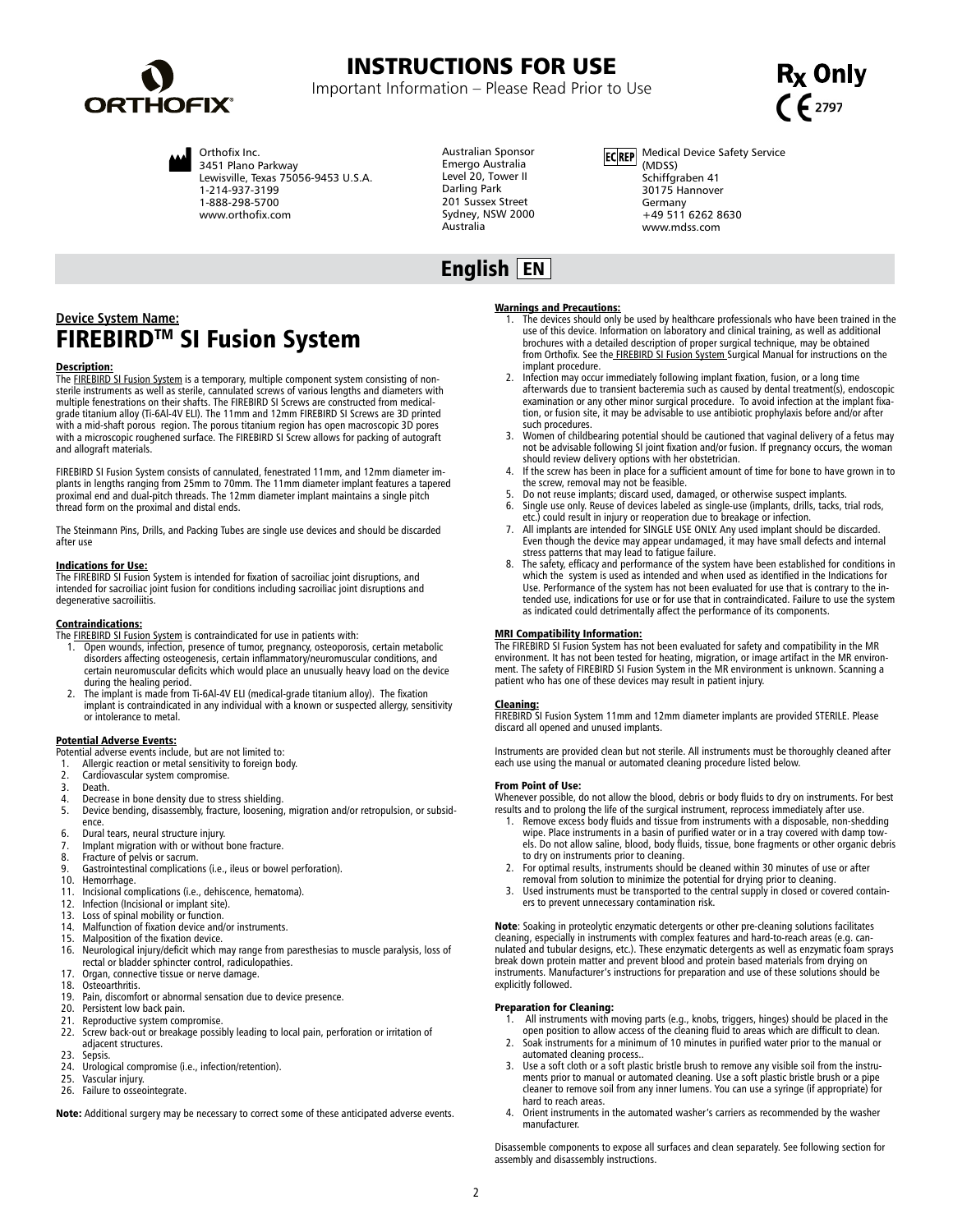# Instructions for Disassembly:

1. 2 Pin Parallel Guide Plate (18-3012): There are three parts to the 2 Pin Parallel Guide Plate Assembly: 1. 2 Pin Parallel Guide<br>Plate (18-3012), 2. Large Radiolucent Tube (18-3014), and 3. Small Radiolucent Tube<br>(18-3013). The 2 Pin Parallel Guide Plate requi following steps:

- a. Remove the Large Radiolucent Tube from the 2 Pin Parallel Guide Plate. Do not discard. b. Remove the Small Radiolucent Tube from the 2 Pin Parallel Guide Plate. Do not discard. 2. 3 Pin Parallel Guide Plate (18-3016):
- There are four parts to the 3 Pin Parallel Guide Plate Assembly: 1. 3 Pin Parallel Guide Plate (18-3016), 2. Large Radiolucent Tube (18-3014), and 3. Two Small Radiolucent Tubes (18-3013). The 3 Pin Parallel Guide Plate requires disassembly prior to cleaning using the following steps:
- a. Remove the Large Radiolucent Tube from the 3 Pin Parallel Guide Plate. Do not discard. b. Remove the two Small Radiolucent Tubes from the 3 Pin Parallel Guide Plate. Do not discard.
- 3. Drill (18-3101, 18-3102) and Adjustable Collar (18-3011):
- There are two parts: 1. Drill (single use only) and 2. Adjustable Collar (18-3011). The Drill and Adjustable Collar require disassembly prior to cleaning using the following steps: a. Disengage the Adjustable Collar from the Drill shank.
- 
- 
- b. Slide the Adjustable Collar over the Drill shank to remove. c. Discard the Drill, which is single use only. Do not discard the Adjustable Collar. 4. Packing Plunger (18-3010) and Packing Tube (18-3009): There are two parts: 1. Packing Plunger and 2. Packing Tube (single use only). The Packing Plunger and Packing Tube require disassembly prior to cleaning using the following steps: a. Remove the Packing Plunger from the Packing Tube.
- b. Discard the Packing Tube, which is single use only. Do not discard the Packing Plunger.<br>5. Adjustment Driver (18-3017) and Adjustment Driver Insert (18-3018):<br>19. There are two parts: 1. Adjustment Driver and 2. Adjustm
- Driver and Adjustment Driver Insert require disassembly prior to cleaning using the following steps:
- a. Unthread the Adjustment Driver Insert from the Adjustment Driver.
- b. Remove the Adjustment Driver Insert from the Adjustment Driver.

## Manual Cleaning:

- 1. Completely submerge instruments in an enzymatic detergent and allow to soak for 20 minutes. Use a soft-bristled, nylon brush to gently scrub the device until all visible soil has been removed. Particular attention must be given to crevices, lumens, mated surfaces, connectors and other hard-to-clean areas. Lumens should be cleaned with a long, narrow, soft-bristled brush (i.e. pipe cleaner brush).
- 2. Remove the instruments from the enzymatic detergent and rinse in tap water for a minimum of 3 minutes. Thoroughly and aggressively, flush lumens, holes and other difficult to reach areas.
- 3. Place prepared cleaning solution in a sonication unit. Completely submerge device in cleaning solution and sonicate for 10 minutes.
- 4. Rinse instrument in purified water for at least 3 minutes or until there is no sign of blood or soil on the device or in the rinse stream. Thoroughly and aggressively, flush lumens, holes and other difficult to reach areas.
- 5. Repeat the sonication and rinse steps above.<br>6. Remove excess moisture from the instrument
- Remove excess moisture from the instrument with a clean, absorbent and non-shedding wipe.
- 7. Inspect the instruments for visible soil.<br>8. If visible soil is noted, repeat the steps
- If visible soil is noted, repeat the steps listed above.

# Automated Cleaning:

- 1. Completely submerge the instruments in an enzymatic detergent and allow to soak and sonicate for 10 minutes each. Use a soft nylon bristled brush to gently scrub the device until all visible soil has been removed. Particular attention must be given to crevices, lumens, mated surfaces, connectors and other hard to clean areas. Lumens should be cleaned with<br>a long, narrow, soft nylon bristled brush (i.e. pipe cleaner). Use of a syringe or water jet<br>will improve flushing of difficult to rea
- Remove instruments from the cleaning solution and rinse in purified water for a minimum of 1 minute. Thoroughly and aggressively flush lumens, blind holes and other difficult to reach areas.
- 3. Place instruments in a suitable washer/disinfector basket and process through a standard instrument washer/disinfector cleaning cycle. 4. Orient instruments in the automated washer's carriers as recommended by the washer
- manufacturer.
- 5. The following minimum parameters are essential for thorough cleaning.
	- a. 2 minute prewash with cold tap water
	- b. 1 minute prewash with hot tap water c. 2 minutes detergent wash with hot tap water (64-66°C/146-150°F)
	- c. 2 minutes detergent wash wid. 1 minute hot tap water rinse
	-
	- e. 2 minute thermal rinse with purified water (80-93°C/176-200°F)<br>f. 1 minute purified water rinse (64-66°C/146-150°F) f. 1 minute purified water rinse (64-66°C/146-150°F)
- g. 7 to 30 minute hot air dry (116°C/240°F)
- 6. Inspect the instruments for visible soil.<br>7. If visible soil is noted, repeat the abov
- If visible soil is noted, repeat the above listed steps until no visible soil is noted.

Note: Certain cleaning solutions such as those containing caustic soda, formalin, glutaraldehyde, bleach, and/or other alkaline cleaners may damage instruments. These solutions should not be used.

Note: Visually inspect instruments after cleaning and prior to each use. Discard or return to Orthofix any instruments that are broken, discolored, corroded, have cracked components, pits, gouges, or are otherwise found defective. Do not use defective instruments.

## Instrument End of Life Determination:

Do not reuse Single Use Instruments. Visually inspect the reusable instruments to determine if instrument has reached end of life. Orthofix reusable instruments have reached End of Life when:

- 1. Instruments show signs of damage such as binding, bending, breakage, overt signs of<br>wear and/or any other conditions which may impact the devices safe and effective use.<br>2. Instruments intended for cutting bone and/or t
- when any of the cutting surfaces show signs of wear such as nicks, abrasions or otherwise
- dulled cutting surfaces. 3. Instruments that interface with other devices (e.g. implant, instruments, handle) when the mating feature binds, fails to attach or fails to hold the device securely. The instrument function should be verified prior to each use.
- 4. Do not use instruments which reached End of Life. Discard End of Life instruments per your hospital procedure or return to Orthofix for disposal.

# Sterilization:

FIREBIRD SI Fusion System 11mm and 12mm diameter implants are provided STERILE. Please discard all opened and unused implants.

Place the dry instruments in the designated locations in the case (see markings on tray surface that indicate proper storage location in the case).

The FIREBIRD SI Fusion System instruments are supplied NON-STERILE. Prior to use, all instru-ments should be placed in the appropriate Orthofix case (see markings on the tray surface that indicate proper storage location in the case), which will be wrapped in a FDA cleared sterilization wrap and placed in the autoclave for sterilization by the hospital using one of the following recommended cycles:

| Method: Steam<br>or:       | Method: Steam                               |
|----------------------------|---------------------------------------------|
| Cycle: Gravity             | Cycle: Prevac                               |
| Temperature: 270°F (132°C) | Temperature: 270°F (132°C)                  |
|                            | Preconditioning: Per manufacturer's setting |
| Exposure time: 15 minutes  | Exposure time: 4 minutes                    |
| Drying time: 30 minutes    | Drying time: 30 minutes                     |
| Double wrapped             | Double wrapped                              |
|                            |                                             |

# Sterilization in Rigid Sterilization Containers:

When using rigid sterilization containers with FIREBIRD SI Fusion System instruments, clean, inspect and prepare the rigid sterilization container according to the manufacturer's instructions.

Select the appropriate rigid sterilization container with either a filtered or solid bottom to properly enclose the Orthofix case (recommended 23¼" long x 11¼" wide container). The following sterilization cycle has been validated:

> Method: Steam Cycle: Prevac Temperature: 270°F (132°C) Preconditioning: Per manufacturer's settings Exposure time: 4 minutes Drying time: 30 minutes

Validation and routine monitoring should be performed per ANSI/AAMI ST79 Comprehensive guide to steam sterilization and sterility assurance in health care facilities. Other cycles may be used as long as they comply with the above practices and provide a sterility assurance level of  $10^{-6}$ 

## Packaging:

Packages for each of the components should be intact upon receipt. If a consignment system is used, all sets should be carefully checked for completeness and all components should be carefully checked for damage prior to use. Damaged packages or products should not be used and should be returned to Orthofix.

The FIREBIRD SI Fusion System instruments are provided in a modular case specifically intended to contain and organize the system's components. The system's instruments are organized into trays within each modular case for easy retrieval during surgery. These trays also provide protec-tion to the system components during shipping. Additionally, individual instruments are provided in sealed poly bags with individual product labels.

FIREBIRD SI Fusion System 11mm and 12mm diameter implants (18-1XXXSP or 18-2XXXSP) are<br>provided STERILE. Do not use if the package is opened or damaged, or if the expiration date has .<br>passed.

<u>Product Complaints:</u><br>Any Healthcare Professional (e.g., customer or user of this system) who has any complaints or<br>who has experienced any dissatisfaction with the product quality, identity, durability, reliability, safety, effectiveness and/or performance, should notify Orthofix Inc., 3451 Plano Parkway, Lewisville, TX 75056, USA, by telephone at 1-214-937-3199 or 1-888-298-5700 or by e-mail at complaints@orthofix.com.

Further Information: A recommended operative technique for the use of this system is available upon request from Orthofix at the phone numbers provided above.

### Latex Information:

**The implants, instruments and/or packaging material for the FIREBIRD 3D SI Fusion System are** not formulated with and do not contain natural rubber. The term "natural rubber" includes natural rubber latex, dry natural rubber, and synthetic latex or synthetic rubber that contains natural rubber in its formulation.

Caution: Federal law (USA) restricts these devices to sale by or on the order of a physician.